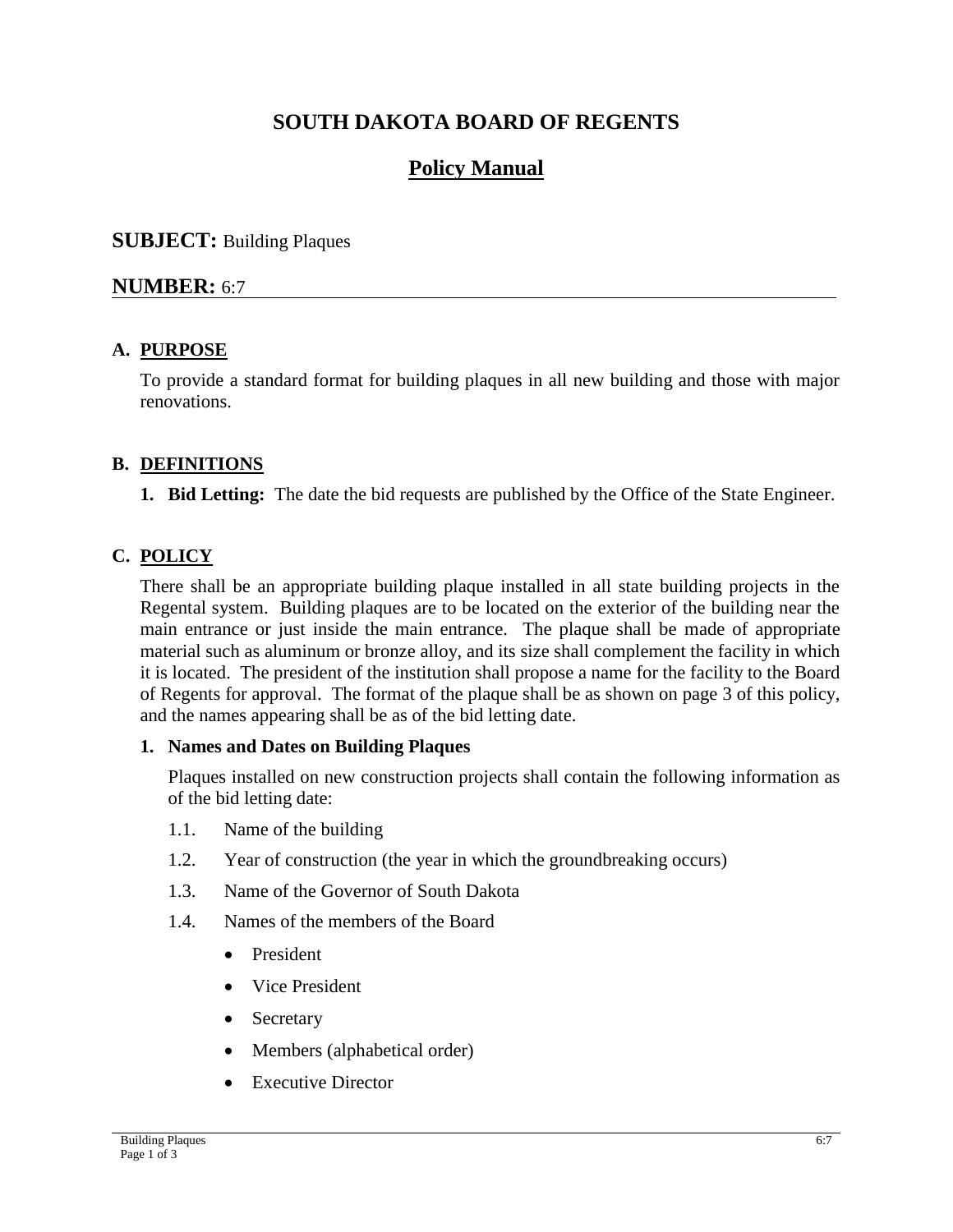- 1.5. Name of the President of the institution
- 1.6. Name of the State Engineer
- 1.7. Name of architect
- 1.8. Names of general contractors (alphabetical order)
- 1.9. Names of the South Dakota Building Authority board members and the Executive Secretary.

# **2. Plaque Format**

The format for the plaque is shown on page 3 of this policy.

### **FORMS/APPENDICES:**

Page 3: Sample of Plaque Format

## **SOURCE:**

BOR July 1968; June 1989; April 1992; March 1993; December 2010; December 2012; August 2017.